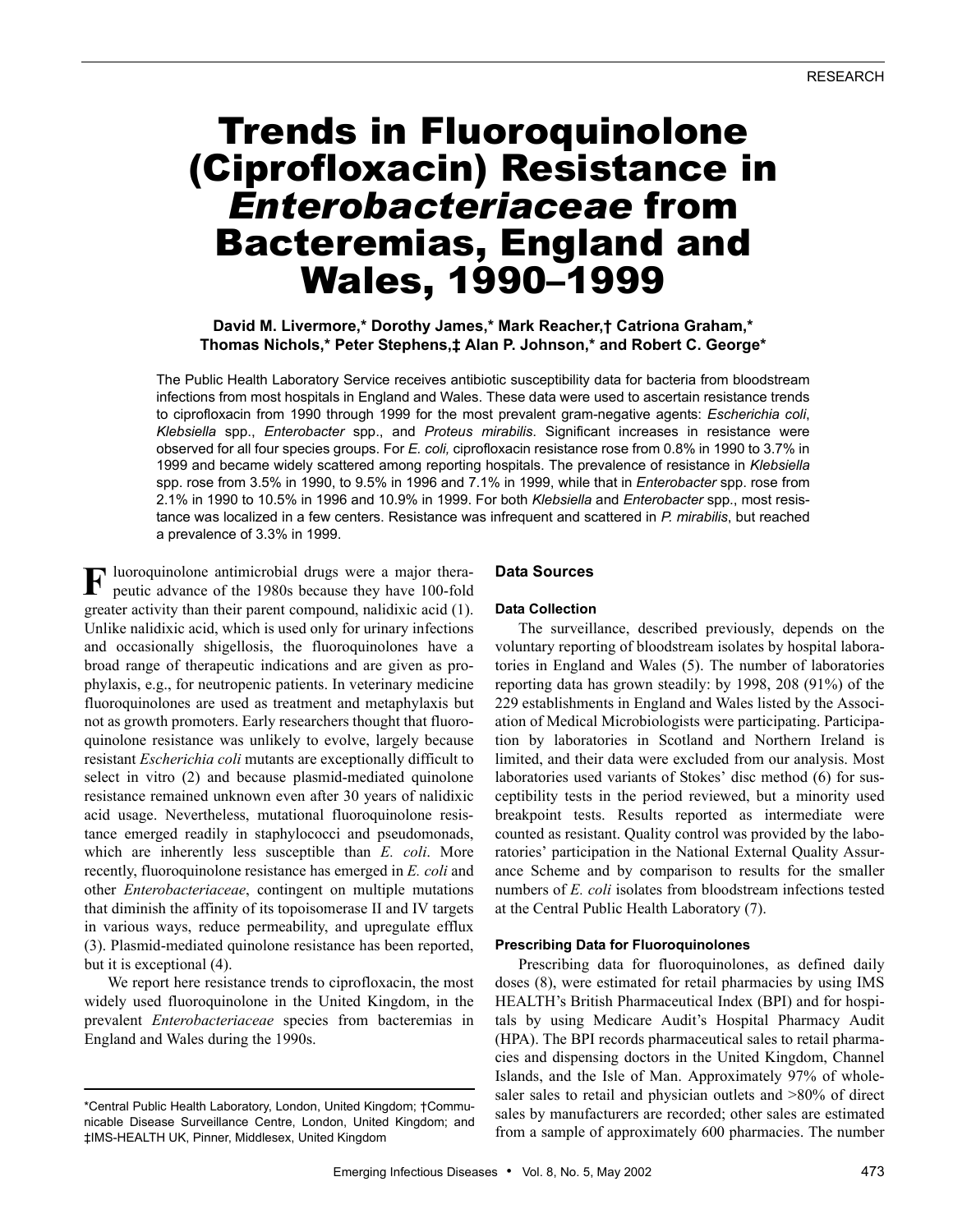## RESEARCH

of pharmacies represented in the BPI remained constant during the study period.

The HPA provides information on pharmaceutical consumption by National Health Service hospitals, which account for >95% of hospital care in the United Kingdom. Most hospitals participate: approximately 93% of beds are currently covered. Since 1995, HPA data have been collected monthly from the stock control systems of participating hospitals. Most data are supplied electronically, which minimizes reporting errors. Data include usage of pharmaceuticals among in- and outpatient departments and for private patients in NHS hospitals but not for private patients in designated private hospitals. Before 1995, HPA data were collected from wholesalers, manufacturers, and a panel of hospitals: approximately 90% of indirect sales to hospitals were received from wholesalers and approximately 40% of direct sales from manufacturers. The panel of hospitals covered approximately 80% of beds in 1990 and 84.5% in 1995.

## **Statistical Analyses**

Poisson regression was performed by using the log (total number of isolates with resistance information) as an offset to determine if the proportion of ciprofloxacin-resistant isolates was changing with any type of pattern over time. S-Plus (Mathsoft Inc., Seattle, WA) was used for calculation.

# **Results**

#### **Species Prevalence and Reporting Patterns**

During the 1990s, the Public Health Laboratory Service received nearly 392,551 reports of bacteremia in England and Wales, including 132,311 that indicated *E. coli*, klebsiellae, *Enterobacter* spp., and *P. mirabilis* as the pathogens isolated. These four species groups thus accounted for 32% to 36% of all bacteremia results in each year and for 71% to 72% of those concerning gram-negative bacteria (Table 1). *E. coli* was the most frequently reported pathogen, causing 22% to 25% of all bacteremias in each year, whereas *Klebsiella*, *Proteus,* and *Enterobacter* spp. were among the 10 most frequent isolates. The number of bacteremia reports rose each year (Table 1), reflecting improved reporting rather than an increased incidence of disease. A fall in the proportion of reports with susceptibility data in 1997 reflected early problems after a switch to electronic reporting and was not exclusive to ciprofloxacin.

## **Resistance Trends for Ciprofloxacin**

Among the reports for *E. coli*, klebsiellae, *Enterobacter* spp., and *P. mirabilis,* 75,168 (56.8%) had susceptibility data for ciprofloxacin, confirming widespread testing. Ciprofloxacin resistance was extremely rare when surveillance began but subsequently increased for all four organisms (Figure 1). The proportion of *E. coli* isolates reported as resistant rose slowly but steadily, from 0.8% in 1990 to 3.7% in 1999. For *Klebsiella* spp., the resistance rate rose from 3.5% of reports in 1990 to 9.5% in 1996, before declining to 7.1% by 1999.

*Enterobacter* spp. showed a similar pattern to klebsiellae: the prevalence of resistance rose from 2.1% in 1990 to 10.5% in 1996, then dipped to 7.9% in 1998 before rising to 10.9% in 1999. Only a few *P. mirabilis* isolates were reported resistant in any year before 1999. Poisson regression showed strong evidence of a trend to increasing resistance for all four organisms and suggested that these increases had a nonlinear component for *E. coli,* enterobacters, and klebsiellae. If the trends nevertheless were approximated to be linear, the average annual increases in the proportion of resistant isolates were as follows: *E. coli,* 21.54% (95% confidence intervals [CI] 18.86- 24.30); *Klebsiella* spp., 6.97% (CI 4.41-9.59); *Enterobacter* spp. 13.97% (CI 10.46-17.58); and *P. mirabilis*, 21.31% (CI 11.38-32.13).

#### **Distribution of Resistance**

To assess the distribution of resistance, we counted, for each organism in each year: 1) the number of laboratories reporting resistant isolates, 2) any laboratories contributing  $>10\%$  of all reports of resistance, and 3) the proportion of reports of resistance from the top three contributors (Table 2). The last two criteria were applied only when >30 resistant isolates of a species were reported in a year, so that a hospital would not appear as a "major contributor" on the basis of three or fewer resistant isolates.

The number of laboratories reporting resistant *E. coli* rose from 25 in 1990 to 89 in 1999, and no single laboratory ever contributed >10% of all reports of resistance in a year for this species*.* Laboratories reporting five or more resistant *E. coli* in years before 1998 mostly served major teaching hospitals, but many district general hospitals reported five or more resistant *E. coli* isolates in 1998 and 1999. Resistance was more localized and more prevalent in *Klebsiella* and *Enterobacter* spp. than in *E. coli.* The number of laboratories reporting resistant klebsiellae fluctuated from 36 to 57 after 1992, without obvious trend. During a peak in resistance prevalence, from 1995 to 1997, one or two laboratories each contributed >10% of all reports of resistant klebsiellae, and the top three contributors accounted for 32% to 39% of reports of resistance. For *Enterobacter* spp., laboratories reporting resistance increased from 10 in 1990 to 36 in 1992, then fluctuated with little trend until 1997, before rising to 40 in 1998 and 58 in 1999. In the peak of resistance in 1995 and 1996, two laboratories each accounted for >10% of all reports of resistant enterobacters, and 30% to 32% of reports of resistance came from the top three contributors. Resistance was uncommon in *P. mirabilis,* and clusters were not evident.

In a further analysis, we identified eight laboratories that frequently reported large numbers of resistant *E. coli*, *Klebsiella* spp., and *Enterobacter* spp. during the entire surveillance period. These were in major metropolitan areas and served teaching hospitals. These laboratories accounted for 7.7%, 11.2%, and 10.3% of reports with ciprofloxacin data for *E. coli*, *Klebsiell*a, and *Enterobacter* spp. respectively, but for 18.2%, 30.9%, and 22.4%, respectively, of reports of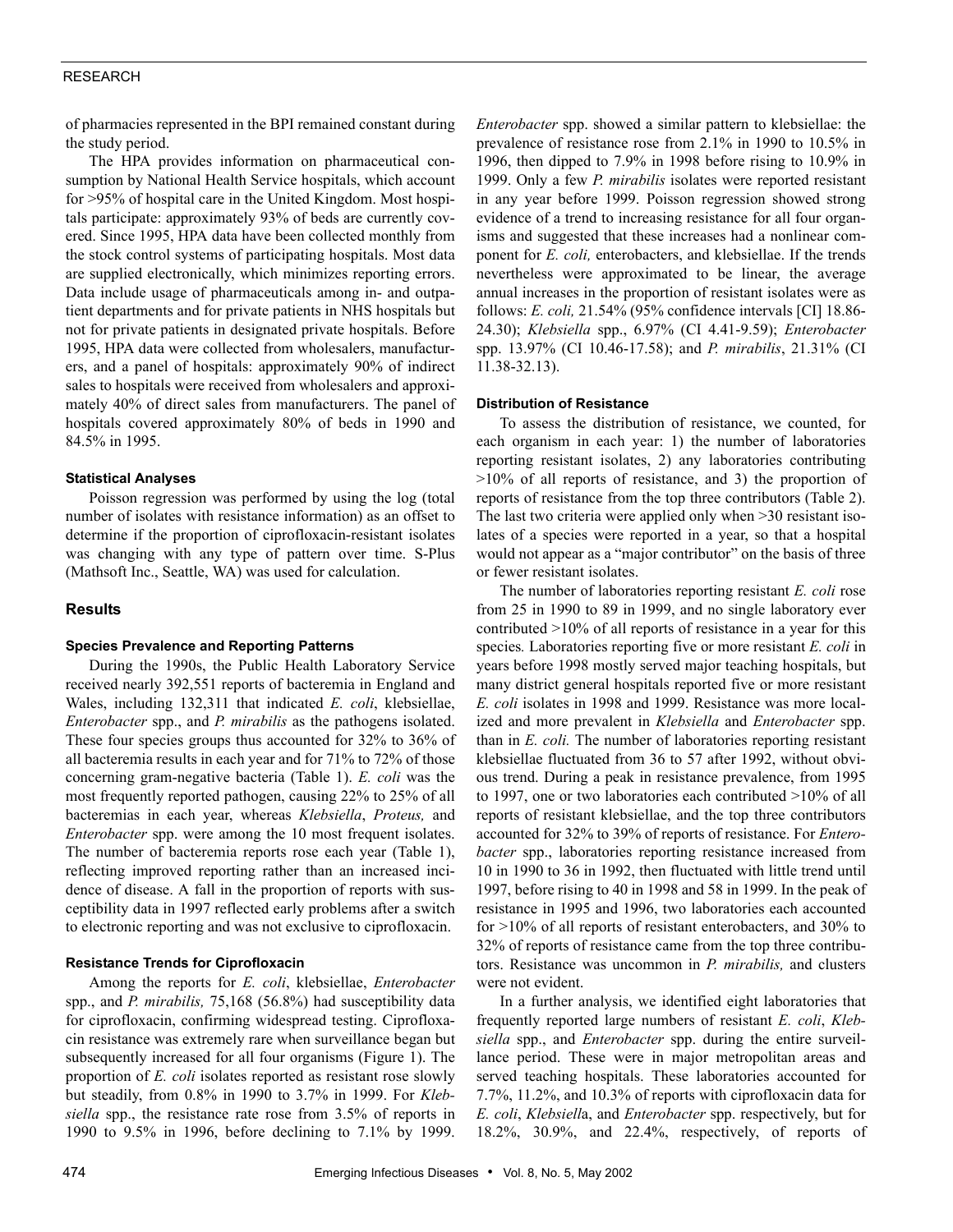Table 1. Ciprofloxacin-resistant *Enterobacteriaceae* reported from bacteremias, England and Wales, 1990–1999

|                                     | 1990           | 1991   | 1992         | 1993           | 1994   | 1995   | 1996           | 1997   | 1998   | 1999   |
|-------------------------------------|----------------|--------|--------------|----------------|--------|--------|----------------|--------|--------|--------|
| Escherichia coli                    |                |        |              |                |        |        |                |        |        |        |
| Total no. reports                   | 7,610          | 7,377  | 7,849        | 7,872          | 8,274  | 8,465  | 9,155          | 10,143 | 11,248 | 11,573 |
| No. with cipro. results             | 4,171          | 4,456  | 5,036        | 5,071          | 5,136  | 5,143  | 4,559          | 3,706  | 6,282  | 6,708  |
| No. reported ciproR                 | 33             | 32     | 47           | 65             | 88     | 108    | 119            | 144    | 244    | 246    |
| Klebsiella spp.                     |                |        |              |                |        |        |                |        |        |        |
| Total no. reports                   | 1,544          | 1,634  | 1,710        | 1,725          | 1,791  | 1,957  | 2,143          | 2,383  | 2,816  | 2,802  |
| No. with cipro. results             | 821            | 1,082  | 1,124        | 1,141          | 1,173  | 1,256  | 1,137          | 900    | 1,551  | 1,578  |
| No. reported ciproR                 | 29             | 48     | 55           | 77             | 77     | 115    | 108            | 80     | 125    | 112    |
| Enterobacter spp.                   |                |        |              |                |        |        |                |        |        |        |
| Total no. reports                   | 895            | 912    | 1,013        | 948            | 1,118  | 1,089  | 1,229          | 1,480  | 1,638  | 1,629  |
| No. with cipro. results             | 582            | 636    | 743          | 759            | 815    | 723    | 617            | 534    | 908    | 949    |
| No. reported ciproR                 | 12             | 26     | 36           | 29             | 54     | 65     | 65             | 55     | 72     | 103    |
| <b>Proteus mirabilis</b>            |                |        |              |                |        |        |                |        |        |        |
| Total no. reports                   | 868            | 898    | 911          | 925            | 984    | 942    | 1,244          | 1,131  | 1,241  | 1,145  |
| No. with cipro. results             | 454            | 578    | 560          | 573            | 635    | 673    | 578            | 447    | 715    | 658    |
| No. reported ciproR                 | $\overline{2}$ | 3      | $\mathbf{1}$ | $\overline{7}$ | 14     | $\tau$ | $\overline{4}$ | 5      | 14     | 22     |
| No. of other organisms              | 19,866         | 20,458 | 21,335       | 22,968         | 23,559 | 24,545 | 27,908         | 31,258 | 34,517 | 34,216 |
| Total bacteremia reports            | 30,783         | 31,279 | 32,838       | 34,438         | 35,726 | 36,948 | 41,679         | 46,395 | 51,100 | 51,365 |
| Cipro, ciprofloxacin; R, resistant. |                |        |              |                |        |        |                |        |        |        |

resistance in these organisms, confirming a major excess of resistance.

The prevalence of ciprofloxacin resistance was examined in relation to patients' ages for *E. coli*, since those aged  $\leq$ 14 years should not receive fluoroquinolones. Taking the period 1995 through 1999 as a whole, 12 (3.9%) of 305 *E. coli* with data from patients 1 to 14 years old were reported as ciprofloxacin resistant, compared with 778 (3.2%) of 24,302 *E. coli* isolates from patients aged  $\geq$ 15 years. These data indicated a relative risk of 1.22 (95% CI 0.7-2.1) for the younger patients. Similar calculations were not performed for other species because of the small numbers of source patients ages 1-14 years.

## **Use of Fluoroquinolones**

Fluoroquinolone use increased in the earlier years of surveillance, nearly doubling from 1990 to 1993. However, usage has been relatively stable from 1997 onwards, with community use declining slightly (Figure 2). Although most use is still in the community, hospital use has grown steadily in absolute terms and as a proportion, constituting 31.5% of total use in 1999 compared with 18.9% in 1992. Ciprofloxacin was the dominant fluoroquinolone throughout the period (not shown).

# **Conclusion**

When this surveillance began in 1990, the ciprofloxacin resistance rates in *E. coli* and *P. mirabilis* were <1%, and rates for enterobacters and klebsiellae were 2.1% and 3.5%, respectively. The prevalence of resistance in *E. coli* subsequently rose slowly and progressively to reach 3.7% in 1999; this resistance was widely scattered in hospitals. Resistance also increased significantly  $(p<0.01$ , chi-square test for trend) in enterobacters and klebsiellas. The prevalence rates for these two genera were strongly influenced by clusters of resistant isolates reported by a few laboratories. Thus, the prevalence of ciprofloxacin resistance in klebsiellae peaked at 9.5% in 1996, when three laboratories accounted for 35% of reports of resistance. A subsequent decline was associated with the absence of clusters but not with a decline in the number of hospitals that reported resistance. For enterobacters, the proportion of resistant isolates rose from 1990 to 1996, but the number of laboratories reporting resistance was relatively constant from 1992 to 1997. Peak rates of resistance in 1995 and 1996 were in a period when the top three contributors accounted for 30% to 32% of reports. Resistance in *P. mirabilis* was infrequent and scattered but rose significantly  $(p<0.01)$  in prevalence.

Although our analysis of resistance prevalence depended on the compilation of susceptibility results obtained at different sites by different methodologic variants, there is no suggestion that definitions of resistance to ciprofloxacin have become more conservative in the United Kingdom. Moreover, a rising prevalence of ciprofloxacin resistance is evident in the smaller numbers of *E. coli* isolates tested by a standardized method at the Central Public Health Laboratory, supporting the trends found here (7,9).

Several factors may explain the greater prevalence and clustering of resistance in enterobacters and klebsiellae. Most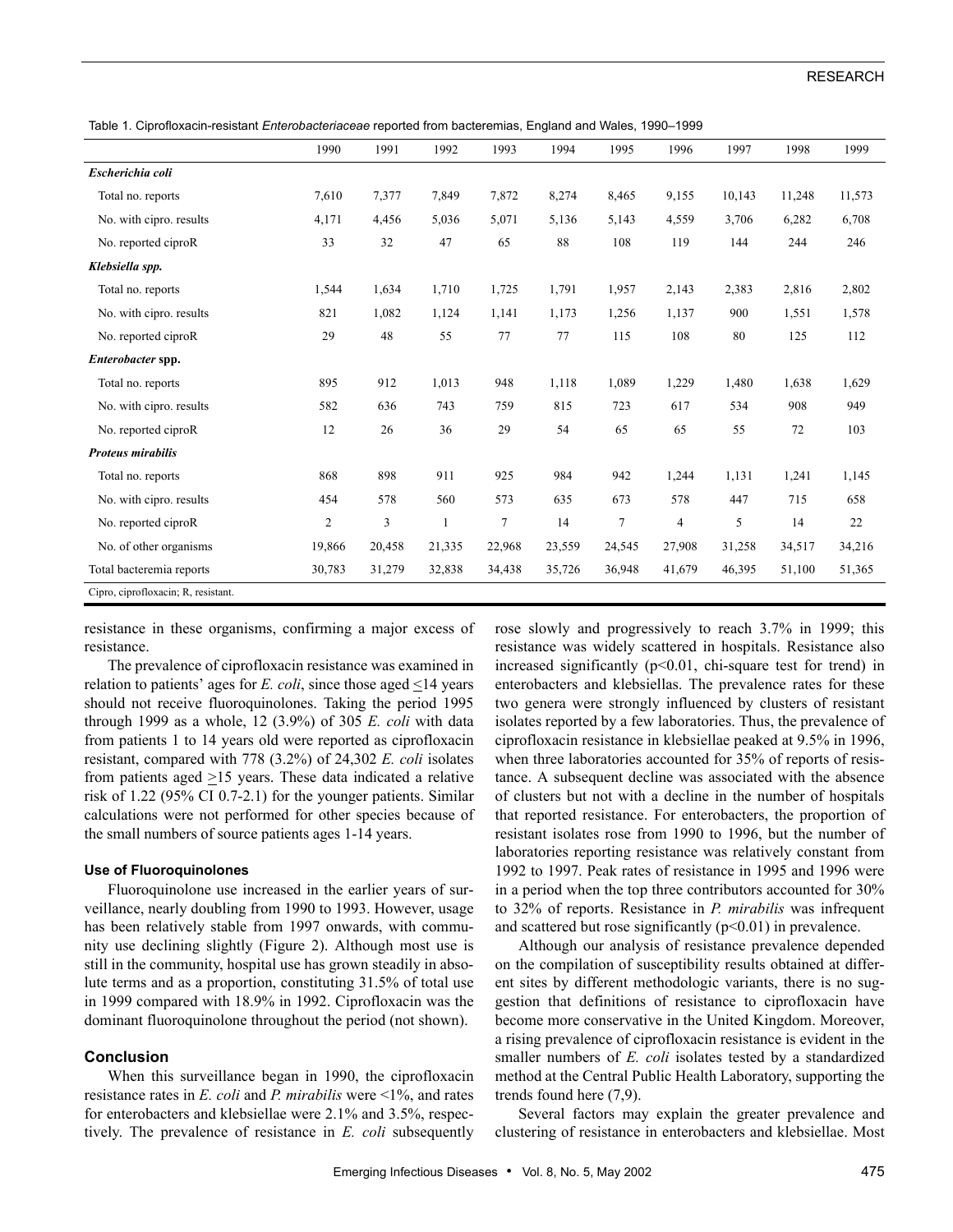## RESEARCH



Figure 1. Resistance trends in *Escherichia coli, Klebsiella* spp., *Enterobacter* spp., and *Proteus mirabilis*, England and Wales, 1990–1999.\*

\*Bars indicate 95% confidence intervals.

importantly, *Enterobacter* and *Klebsiella* spp. are primarily hospital pathogens, whereas *E. coli* bacteremias are more often community acquired. Thus, *E. coli* accounted for 22.8% of all bacteremias in this surveillance, which included both hospitaland community-acquired infections, but only 12.5% of hospital-acquired bacteremias, as recorded by the Nosocomial Infection National Surveillance Scheme (10). Although most fluoroquinolone use is in the community (Figure 2), the most intensive use and therefore the greatest selection pressure relative to numbers and concentration of patients is in hospitals.

Moreover *Klebsiella* and *Enterobacter* infections are more often clonal than those involving *E. coli;* single strains, perhaps resistant, spread to numerous patients (11). Clonal outbreaks seem the likely explanation when small numbers of hospitals contributed substantially to resistance totals—as was often the case for *Enterobacter* and *Klebsiella* spp. (Table 2) but cannot be proved without retained isolates. Bacteremias caused by quinolone-resistant *E. coli* may or may not be clonal, even when multiple cases occur in a unit (12,13). The laboratories reporting clusters of resistant *Enterobacter* and

| Table 2. Distribution of reports of ciprofloxacin resistance for Enterobacteriaceae from bacteremia in hospitals, England and Wales, 1990-1999 |      |                |                |              |              |                |                |                |              |              |
|------------------------------------------------------------------------------------------------------------------------------------------------|------|----------------|----------------|--------------|--------------|----------------|----------------|----------------|--------------|--------------|
|                                                                                                                                                | 1990 | 1991           | 1992           | 1993         | 1994         | 1995           | 1996           | 1997           | 1998         | 1999         |
| Escherichia coli                                                                                                                               |      |                |                |              |              |                |                |                |              |              |
| No. labs reporting ciproR isolates                                                                                                             |      | 29             | 39             | 40           | 57           | 52             | 58             | 68             | 94           | 89           |
| Labs contributing >10% of ciproR total $(n)^a$                                                                                                 |      | 0              | $\overline{0}$ | $\mathbf{0}$ | $\mathbf{0}$ | $\mathbf{0}$   | $\mathbf{0}$   | $\mathbf{0}$   | $\mathbf{0}$ | $\mathbf{0}$ |
| % of all ciproR reports from top three contributors <sup>a</sup>                                                                               |      | 19             | 17             | 20           | 13           | 19             | 26             | 17             | 11           | 12           |
| Klebsiella spp.                                                                                                                                |      |                |                |              |              |                |                |                |              |              |
| No. labs reporting ciproR isolates                                                                                                             |      | 48             | 38             | 42           | 42           | 47             | 42             | 36             | 57           | 50           |
| Labs contributing >10% of ciproR total $(n)^a$                                                                                                 |      | $\overline{0}$ |                | $\mathbf{0}$ | $\mathbf{0}$ |                | $\overline{2}$ | $\overline{2}$ |              | $\mathbf{0}$ |
| % of all ciproR reports from top three contributors <sup>a</sup>                                                                               |      | 17             | 29             | 15           | 21           | 32             | 35             | 39             | 23           | 21           |
| Enterobacter spp.                                                                                                                              |      |                |                |              |              |                |                |                |              |              |
| No. labs reporting ciproR isolates                                                                                                             |      | 19             | 36             | 27           | 37           | 30             | 35             | 33             | 39           | 58           |
| Labs contributing >10% of ciproR total $(n)^a$                                                                                                 |      |                | $\mathbf{0}$   |              | $\mathbf{0}$ | $\overline{2}$ | $\overline{2}$ | $\mathbf{0}$   | $\mathbf{0}$ | $\bf{0}$     |
| % of all ciproR reports from top three contributors <sup>a</sup>                                                                               |      |                | 28             |              | 22           | 32             | 30             | 22             | 22           | 16           |
| <b>Proteus mirabilis</b>                                                                                                                       |      |                |                |              |              |                |                |                |              |              |
| No. labs reporting ciproR isolates                                                                                                             |      | $\overline{c}$ | 1              | 6            | 12           | 6              | 3              | 6              | 12           | 20           |
| Labs contributing $>10\%$ of ciproR total (n) <sup>a</sup>                                                                                     |      |                |                |              |              |                |                |                |              |              |
| % of all ciproR reports from top three contributors <sup>a</sup>                                                                               |      |                |                |              |              |                |                |                |              |              |

aNot calculated if  $\leq$ 30 resistant isolates.

Cipro, ciprofloxacin; R, resistant; labs, laboratories.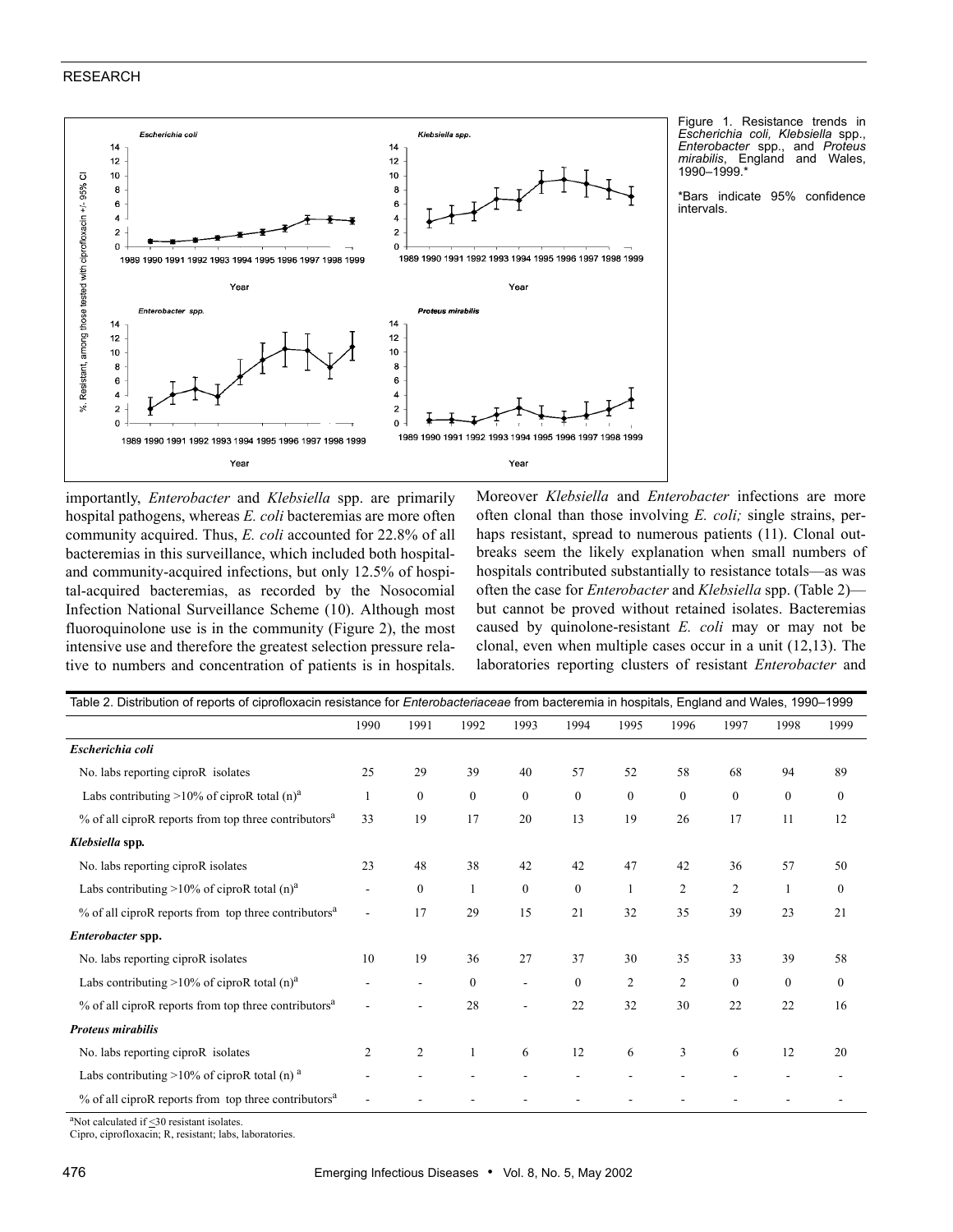

Figure 2. Fluoroquinolones dispensed by retail (grey) and hospital (black) pharmacies, United Kingdom, 1990–1999.

*Klebsiella* spp. mostly served major teaching hospitals, where fluoroquinolone prophylaxis by hematology departments has been associated with a reduced incidence of bacteremias in neutropenic patients (14) but with more bacteremias being caused by fluoroquinolone-resistant strains (15,16).

We did not attempt to comprehensively relate resistance and prescribing, but three general points can be made. First, the recent decline in community prescribing of fluoroquinolones (Figure 2) has not affected the upward resistance trend in *E. coli*, although most *E. coli* bacteremia is believed to involve non-nosocomial strains. Second, the rising hospital use of fluoroquinolones has not been mirrored by an acceleration in upward trend of resistance in *Klebsiella* and *Enterobacter* spp. Third, the prevalence of resistant *E. coli* from bacteremias in patients 1-14 years old was similar to or higher than that in older patients, although the younger patients should not receive fluoroquinolones. These observations imply complex relationships between use and resistance, demanding prospective investigation.

Except for *P. mirabilis,* the resistance prevalence rates found here resemble those for bacteremias in the United States, a country with much heavier fluoroquinolone use than the United Kingdom. The Surveillance Network database (http://www.mrlworld.com) shows resistance trends (with intermediate counted as resistant) in bloodstream isolates from 250 U.S. hospitals as follows: *E. coli,* 1.8% in 1996 and 4.3% in 1999; *Klebsiella* spp., 7.1% in 1996 and 6.7% in 1999; *Enterobacter* spp., 6.6% in 1996 and 6.5% in 1999; and *P. mirabilis*, 5.7% in 1996 and 12.7% in 1999. Much higher rates are reported from Barcelona, Spain, where 17% of *E. coli* isolates from community infections were ciprofloxacin resistant (17), and India, where up to 50% of hospital *E. coli* are reported resistant (18). High rates in *E. coli* may reflect contamination via the food chain: the Spanish study found quinolone-resistant *E. coli* in 90% of chicken feces and noted similar fecal carriage rates of resistant *E. coli* in children and adults. Acquisition of resistant *E. coli* via the food chain may also explain why, in our study, resistant *E. coli* were reported from age groups who should not receive fluoroquinolone therapy and its contingent selection pressure.

Ciprofloxacin remains a potent antibiotic; but the slow accumulation of resistant *Enterobacteriaceae* is disturbing, not least because resistance is a class effect, affecting all fluoroquinolones. Ultimately, this resistance may be partly overcome by inhibiting the efflux pumps that contribute to the resistance (19), but this strategy is still several years from fruition. In the interim, the best approach lies in the prudent use of fluoroquinolones in humans and animals, coupled with an emphasis on preventing patient-to-patient spread of resistant strains.

#### **Acknowledgments**

We are indebted to the hospitals that contributed data. We are grateful to MRL Inc. of Reston, VA, USA, for permission to cite The Surveillance Network (TSN) data for the USA.

Dr. Livermore is director of the national reference laboratory for antibiotic resistance for England and Wales. His interests center on the prevalence trends and biochemical mechanisms of antimicrobial resistance.

# **References**

- 1. Bauernfeind A, Petermuller C. In vitro activity of ciprofloxacin, norfloxacin and nalidixic acid. Eur J Clin Microbiol 1983;2:111-5.
- 2. Smith JT. The mode of action of 4-quinolones and possible mechanisms of resistance. J Antimicrob Chemother 1986;18 Suppl D:21-9.
- 3. Everett MJ, Jin YF, Ricci V, Piddock LJ. Contributions of individual mechanisms to fluoroquinolone resistance in 36 *Escherichia coli* strains isolated from humans and animals. Antimicrob Agents Chemother 1996;40:2380-6.
- 4. Martinez-Martinez L, Pascual A, Jacoby GA. Quinolone resistance from a transferable plasmid. Lancet 1998;351:797-9.
- 5. Reacher MH, Shah A, Livermore DM, Wale MC, Graham C, Johnson AP, et al. Bacteremia and antibiotic resistance of its pathogens reported in England and Wales between 1990 and 1998: trend analysis*.* BMJ 2000;320:213-16.
- 6. Report of the Working Party on Sensitivity Testing of the British Society for Antimicrobial Chemotherapy. A guide to sensitive testing. J Antimicrob Chemother 1991;27(Suppl D):1-50.
- 7. Livermore DM, Threlfall EJ, Reacher MH, Johnson AP, James D, Cheasty T, et al. Are routine sensitivity test data suitable for the surveillance of resistance? Resistance rates amongst *Escherichia coli* from blood and CSF from 1991-1997, as assessed by routine and centralized testing. J Antimicrob Chemother 2000;45:205-11.
- 8. WHO Collaborating Centre for Drug Statistics Methodology. ATC Index with DDDs 2000. Oslo, Norway.
- 9. Threlfall EJ, Cheasty T, Graham A, Rowe B. Antibiotic resistance in *Escherichia coli* isolated from blood and cerebrospinal fluid: a 6-year study of isolates from patients in England and Wales. Int J Antimicrob Agents 1997;9:201-5.
- 10. Public Health Laboratory Service. Surveillance of hospital acquired bacteremia in English hospitals 1997-1999. London: the Service; 2000.
- Dennesen PJ, Bonten MJ, Weinstein RA. Multiresistant bacteria as a hospital epidemic problem. Ann Med 1998**;**30:176-85.
- 12. Oethinger M, Jellen-Ritter AS, Conrad S, Marre R, Kern WV. Colonization and infection with fluoroquinolone-resistant *Escherichia coli* among cancer patients. Infection 1998;26:379-84.